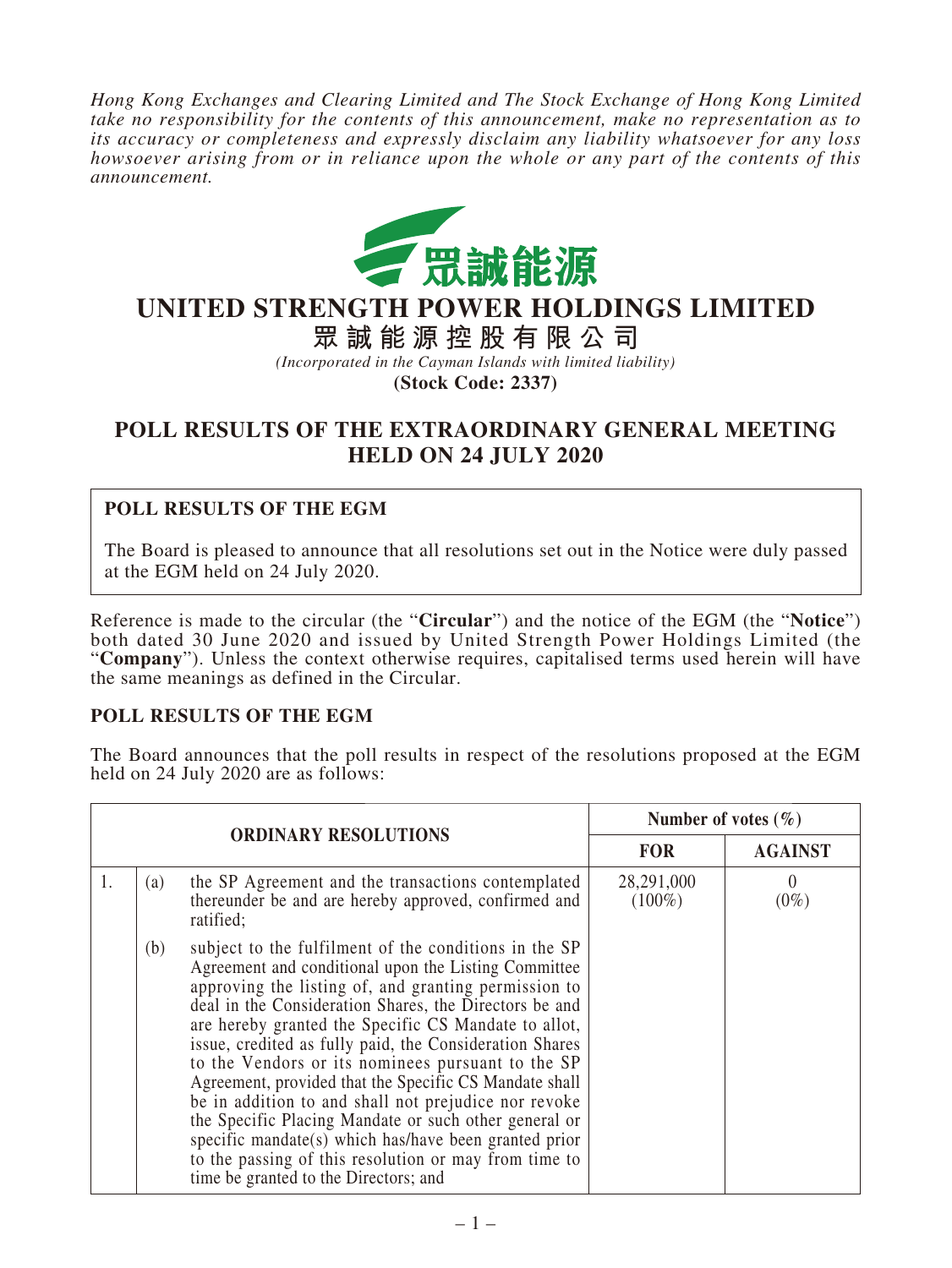|    |                             |                                                                                                                                                                                                                                                                                                                                                                                                                                                                                                                                                                                                                                                                                                 | Number of votes $(\% )$ |                           |
|----|-----------------------------|-------------------------------------------------------------------------------------------------------------------------------------------------------------------------------------------------------------------------------------------------------------------------------------------------------------------------------------------------------------------------------------------------------------------------------------------------------------------------------------------------------------------------------------------------------------------------------------------------------------------------------------------------------------------------------------------------|-------------------------|---------------------------|
|    | <b>ORDINARY RESOLUTIONS</b> |                                                                                                                                                                                                                                                                                                                                                                                                                                                                                                                                                                                                                                                                                                 | <b>FOR</b>              | <b>AGAINST</b>            |
| 1. | (c)                         | any one or more of the Directors be and are hereby<br>authorised to do all such acts and things, to sign and<br>execute all such documents or agreements or deeds on<br>behalf of the Company to approve, implement, complete<br>and/or give effect to the SP Agreement and/or the issue<br>of the Consideration Shares, and, for and on behalf of<br>the Company, to take all steps necessary or expedient<br>in his/their opinion to approve and implement and/or<br>give effect to the SP Agreement and/or the issue of the<br>Consideration Shares and to agree to and make such<br>variations, amendments or waivers of any of the matters<br>relating thereto or in connection therewith. |                         |                           |
| 2. | (a)                         | the Entrusted Management Agreement and the<br>transactions contemplated thereunder be and are hereby<br>approved, confirmed and ratified; and                                                                                                                                                                                                                                                                                                                                                                                                                                                                                                                                                   | 28,291,000<br>$(100\%)$ | $\overline{0}$<br>$(0\%)$ |
|    | (b)                         | any one of the Directors be and is hereby authorised<br>to take all steps and to do all acts and things as may<br>be necessary or desirable to give effect to and/or to<br>complete the Entrusted Management Agreement, to<br>sign and execute any other documents or to do any<br>other matters incidental thereto and/or contemplated<br>thereunder and to agree to and make such variations,<br>amendments or waivers of any of the matters relating<br>thereto or in connection therewith.                                                                                                                                                                                                  |                         |                           |
| 3. | (a)                         | the Petroleum Supply Agreement and the transactions<br>contemplated thereunder be and are hereby approved,<br>confirmed and ratified; and                                                                                                                                                                                                                                                                                                                                                                                                                                                                                                                                                       | 28,291,000<br>$(100\%)$ | $\overline{0}$<br>$(0\%)$ |
|    | (b)                         | any one of the Directors be and is hereby authorised<br>to take all steps and to do all acts and things as may<br>be necessary or desirable to give effect to and/or to<br>complete the Petroleum Supply Agreement, to sign and<br>execute any other documents or to do any other matters<br>incidental thereto and/or contemplated thereunder and<br>to agree to and make such variations, amendments or<br>waivers of any of the matters relating thereto or in<br>connection therewith.                                                                                                                                                                                                      |                         |                           |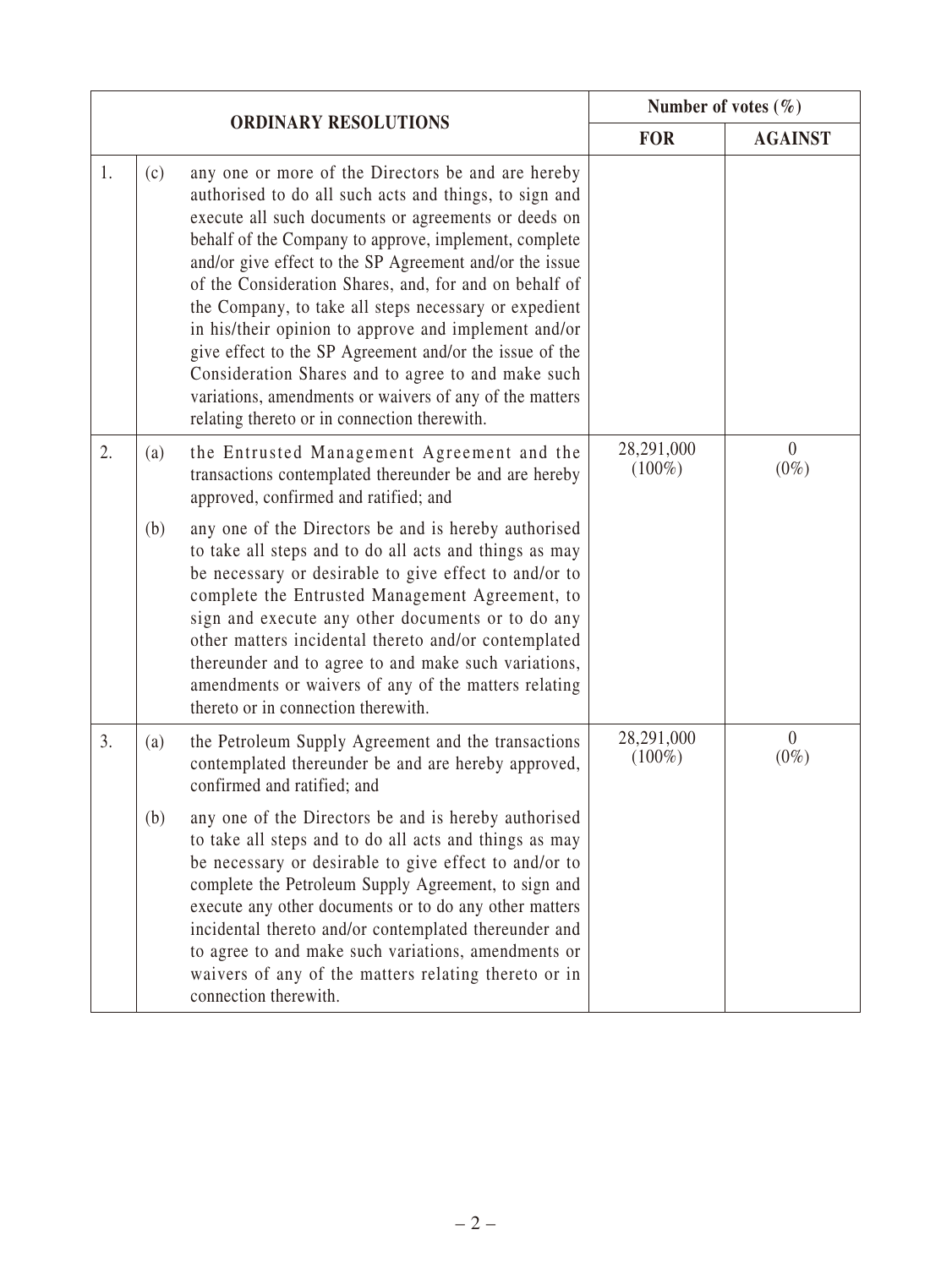|                                                                                                                                                           |                             |                                                                                                                                                                                                                                                                                                                                                                                                                                                                                                                                                                                                                                                                                                                                                                                                                                                                                               | Number of votes $(\% )$ |                           |  |  |  |
|-----------------------------------------------------------------------------------------------------------------------------------------------------------|-----------------------------|-----------------------------------------------------------------------------------------------------------------------------------------------------------------------------------------------------------------------------------------------------------------------------------------------------------------------------------------------------------------------------------------------------------------------------------------------------------------------------------------------------------------------------------------------------------------------------------------------------------------------------------------------------------------------------------------------------------------------------------------------------------------------------------------------------------------------------------------------------------------------------------------------|-------------------------|---------------------------|--|--|--|
|                                                                                                                                                           | <b>ORDINARY RESOLUTIONS</b> |                                                                                                                                                                                                                                                                                                                                                                                                                                                                                                                                                                                                                                                                                                                                                                                                                                                                                               | <b>FOR</b>              | <b>AGAINST</b>            |  |  |  |
| 4.                                                                                                                                                        | (a)                         | the Placing Agreement and the transactions<br>contemplated thereunder be and are hereby approved,<br>confirmed and ratified;                                                                                                                                                                                                                                                                                                                                                                                                                                                                                                                                                                                                                                                                                                                                                                  | 28,291,000<br>$(100\%)$ | $\overline{0}$<br>$(0\%)$ |  |  |  |
|                                                                                                                                                           | (b)                         | subject to the fulfilment of the conditions in the Placing<br>Agreement and conditional upon the Listing Committee<br>approving the listing of, and granting permission to<br>deal in the Placing Shares, the grant of the Specific<br>Placing Mandate for the allotment and issue of the<br>Placing Shares pursuant to the Placing Agreement be<br>and is hereby approved and the Directors be and are<br>hereby granted a Specific Placing Mandate to exercise<br>the powers of the Company and authorised to allot and<br>issue the Placing Shares on the terms of the Placing<br>Agreement. The Specific Placing Mandate is in addition<br>to, and shall not prejudice nor revoke the Specific CS<br>Mandate or any general or specific mandate(s) which<br>has/have been granted prior to the passing of this<br>resolution or may from time to time be granted to the<br>Directors; and |                         |                           |  |  |  |
|                                                                                                                                                           | (c)                         | any one or more of the Directors be and are hereby<br>authorised to do all such acts and things, to sign and<br>execute all such documents or agreements or deeds on<br>behalf of the Company to approve, implement, complete<br>and/or give effect to the Placing Agreement and/or the<br>issue of the Placing Shares, and, for and on behalf of<br>the Company, to take all steps necessary or expedient<br>in his/their opinion to approve and implement and/or<br>give effect to the Placing Agreement and/or the issue<br>of the Placing Shares and to agree to and make such<br>variations, amendments or waivers of any of the matters<br>relating thereto or in connection therewith.                                                                                                                                                                                                 |                         |                           |  |  |  |
| 5.                                                                                                                                                        |                             | subject to completion of the SP Agreement, the appointment<br>of Mr. Ma Haidong as an executive Director with effect from<br>the date of completion of the SP Agreement be approved.                                                                                                                                                                                                                                                                                                                                                                                                                                                                                                                                                                                                                                                                                                          | 28,291,000<br>$(100\%)$ | $\theta$<br>$(0\%)$       |  |  |  |
| As more than 50% of the votes were cast in favour of each of the resolutions, the resolutions were duly<br>passed as ordinary resolutions of the Company. |                             |                                                                                                                                                                                                                                                                                                                                                                                                                                                                                                                                                                                                                                                                                                                                                                                                                                                                                               |                         |                           |  |  |  |

*Note:* For the full text of the resolutions, please refer to the Notice.